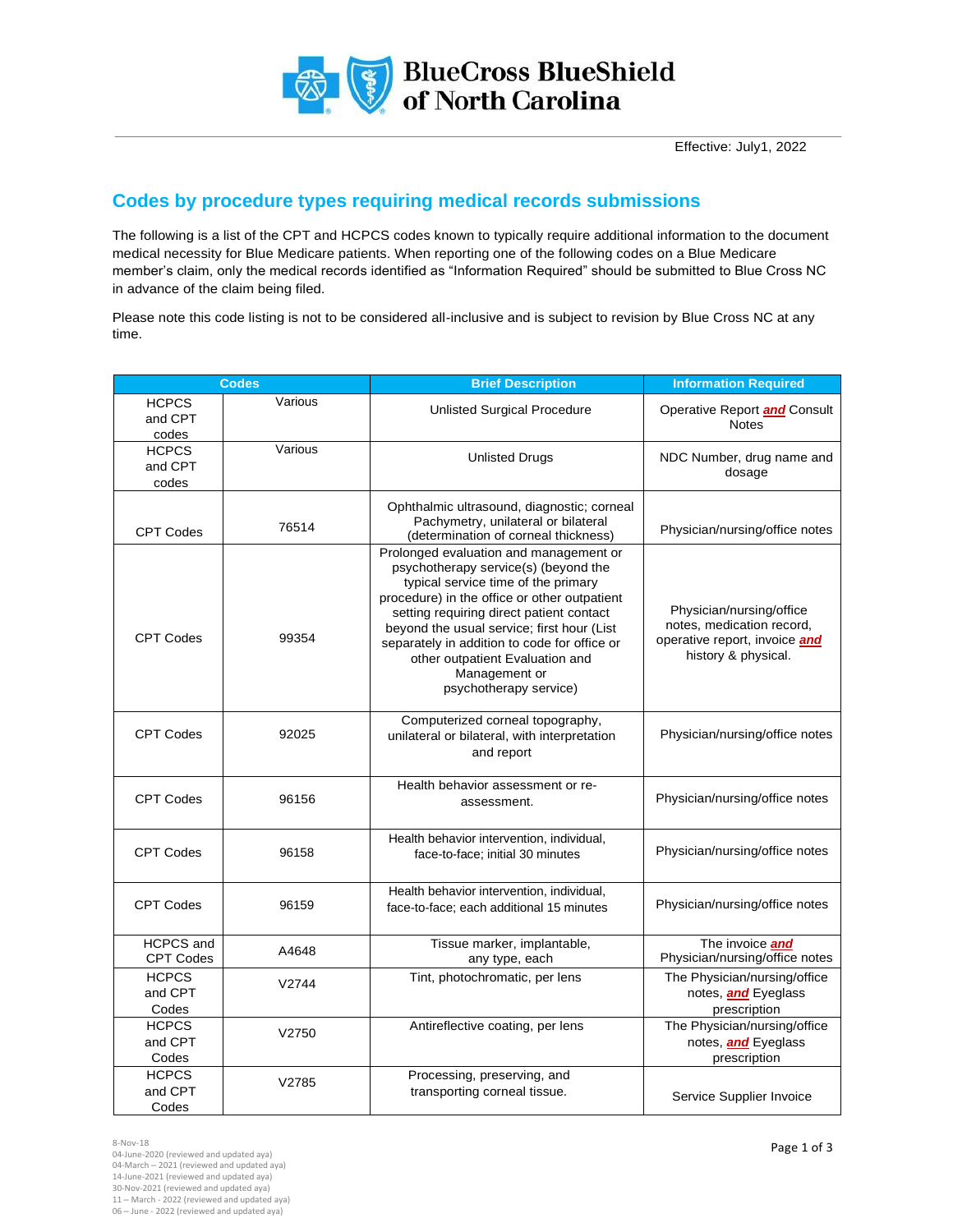

| <b>HCPCS</b>                              | G0127                                                                                                                                                                                                                                                                                                                                                                                                                                                                                                                                                                                                                                                                                                                                                                                                                                                                                                                                                                                                                                                                                                                                                                                                                                                                                                                                                                                                                                                | Trimming of dystrophic nails, any | Physician/nursing/office notes.                                                                                               |
|-------------------------------------------|------------------------------------------------------------------------------------------------------------------------------------------------------------------------------------------------------------------------------------------------------------------------------------------------------------------------------------------------------------------------------------------------------------------------------------------------------------------------------------------------------------------------------------------------------------------------------------------------------------------------------------------------------------------------------------------------------------------------------------------------------------------------------------------------------------------------------------------------------------------------------------------------------------------------------------------------------------------------------------------------------------------------------------------------------------------------------------------------------------------------------------------------------------------------------------------------------------------------------------------------------------------------------------------------------------------------------------------------------------------------------------------------------------------------------------------------------|-----------------------------------|-------------------------------------------------------------------------------------------------------------------------------|
| and CPT                                   |                                                                                                                                                                                                                                                                                                                                                                                                                                                                                                                                                                                                                                                                                                                                                                                                                                                                                                                                                                                                                                                                                                                                                                                                                                                                                                                                                                                                                                                      | number                            |                                                                                                                               |
|                                           |                                                                                                                                                                                                                                                                                                                                                                                                                                                                                                                                                                                                                                                                                                                                                                                                                                                                                                                                                                                                                                                                                                                                                                                                                                                                                                                                                                                                                                                      |                                   |                                                                                                                               |
| Codes<br><b>HCPCS</b><br>and CPT<br>Codes | A2001, A2002<br>A2003, A2004<br>A2005, A2006<br>A2007, A2008<br>A2009, A2010<br>A2011, A2012<br>A2013, A4100<br>Q4100, Q4101, Q4102,<br>Q4103, Q4104, Q4105,<br>Q4106, Q4107, Q4108,<br>Q4110, Q4111, Q4112,<br>Q4113, Q4114, Q4115,<br>Q4116, Q4117, Q4118,<br>Q4121, Q4122, Q4123,<br>Q4124, Q4125, Q4126,<br>Q4127, Q4128, Q4130,<br>Q4132, Q4133, Q4134,<br>Q4135, Q4136, Q4137,<br>Q4138, Q4139, Q4140,<br>Q4141, Q4142, Q4143,<br>Q4145, Q4146, Q4147,<br>Q4148, Q4149, Q4150,<br>Q4151, Q4152, Q4153,<br>Q4154, Q4155, Q4156,<br>Q4157, Q4158, Q4159,<br>Q4160, Q4161, Q4162,<br>Q4163, Q4164, Q4165,<br>Q4166, Q4167, Q4168,<br>Q4169, Q4170, Q4171,<br>Q4173, Q4174, Q4175,<br>Q4176, Q4177, Q4178,<br>Q4179, Q4180, Q4181,<br>Q4182, Q4183, Q4184,<br>Q4185, Q4186, Q4187,<br>Q4188, Q4189, Q4190,<br>Q4191, Q4192, Q4193,<br>Q4194, Q4195, Q4196,<br>Q4197, Q4198, Q4199,<br>Q4200, Q4201, Q4202,<br>Q4203, Q4204<br>Q4205, Q4206, Q4208,<br>Q4209, Q4210, Q4211,<br>Q4212, Q4213, Q4214,<br>Q4215, Q4216, Q4217,<br>Q4218, Q4219, Q4220,<br>Q4221, Q4222, Q4224,<br>Q4225.<br>Q4226, Q4227, Q4229,<br>Q4230, Q4231, Q4232,<br>Q4233, Q4234, Q4235,<br>Q4237, Q4238, Q4239,<br>Q4240, Q4241, Q4242,<br>Q4244, Q4245, Q4246,<br>Q4247, Q4248, Q4249,<br>Q4250, Q4253, Q4254,<br>Q4255 Q4256,<br>Q4257, Q4258, Q4259,<br>Q4260, Q4261<br>C5271, C5272,<br>C5273, C5274,<br>C5275, C5276,<br>C5277, C5278,<br>C9352, C9353,<br>C9354, C9355, | Specific Skin Graft codes         | H&P and Office notes or Op<br>Report <b>and</b> the implant log or<br>brand name of product used for<br>each date of service. |
|                                           | C9356, C9358,                                                                                                                                                                                                                                                                                                                                                                                                                                                                                                                                                                                                                                                                                                                                                                                                                                                                                                                                                                                                                                                                                                                                                                                                                                                                                                                                                                                                                                        |                                   |                                                                                                                               |

8-Nov-18

04-June-2020 (reviewed and updated aya) 04-March – 2021 (reviewed and updated aya) 14-June-2021 (reviewed and updated aya) 30-Nov-2021 (reviewed and updated aya) 11 – March - 2022 (reviewed and updated aya) 06 – June - 2022 (reviewed and updated aya)